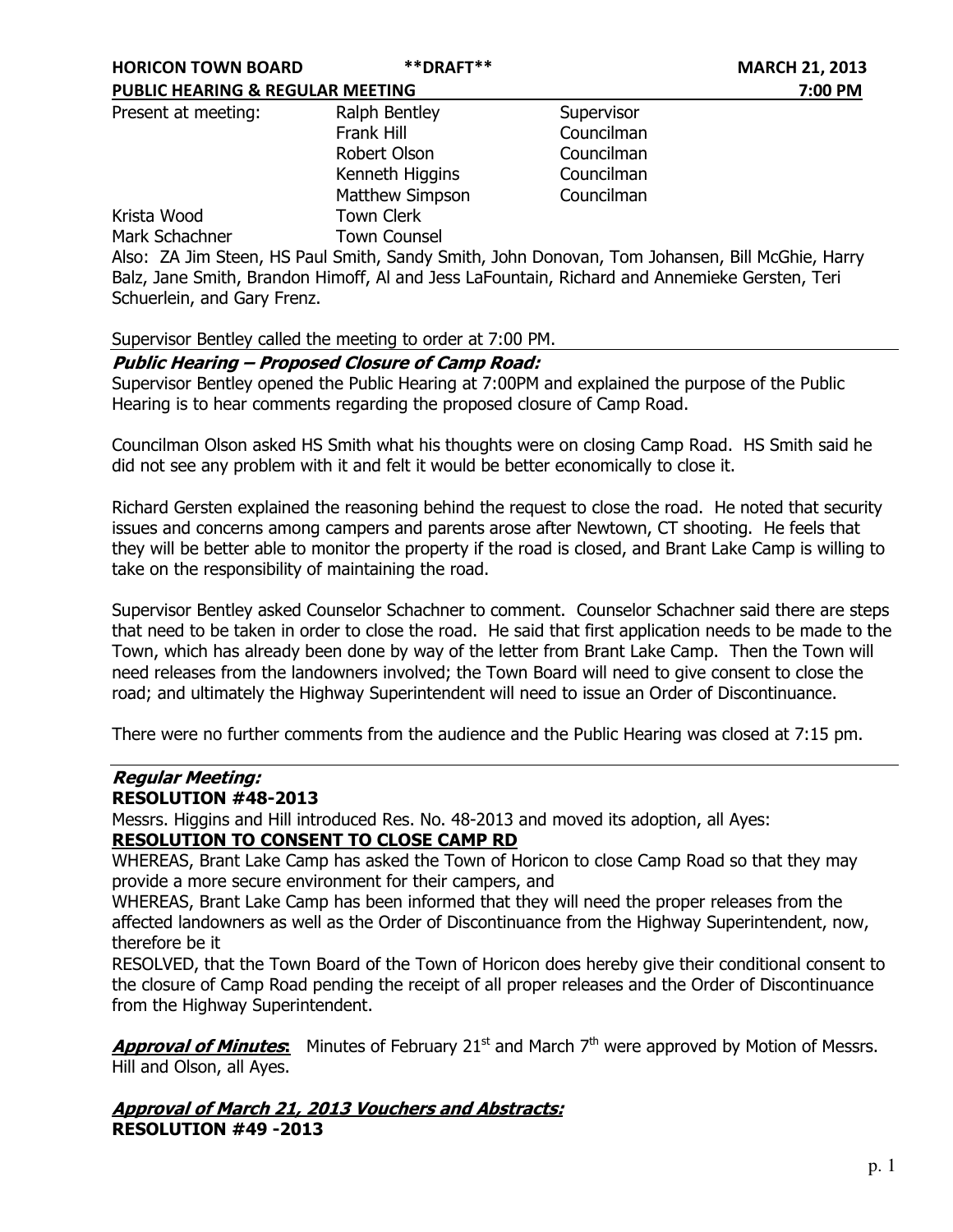PUBLIC HEARING & REGULAR MEETING 7:00 PM

Messrs. Olson and Higgins introduced Res. No. 49-2013 and moved its adoption, all Ayes: RESOLUTION TO AUTHORIZE PAYMENT OF MARCH ABSTRACTS

RESOLVED, that the Town Board does hereby authorize the payment of the March 21, 2013 Vouchers and Abstracts as follows:

| <b>General Vouchers</b>  | # 59-85 | \$26,630.14 |
|--------------------------|---------|-------------|
| <b>Highway Vouchers</b>  | #36-52  | \$29,195.20 |
| <b>General Abstracts</b> | 7&8     | \$84,550.74 |
| <b>Highway Abstracts</b> | 7&8     | \$18,008.02 |
|                          |         |             |

Councilman Simpson disclosed that one of the General Vouchers was for his trip to the Association of Towns meeting in New York for which he had prior Board approval.

# Correspondence to the Board:

- APA Local Gov't. RE: APA classification of State lands
- APA Local Gov't. RE: Adirondack Park Local Gov't. Day Conference Agenda and Registration Form
- Time Warner Cable RE: Notice of 2011 and 2012 Franchise Fees
- APA RE: Notice of conditional approval of climbing tower project #2012-220

# Resolutions:

### RESOLUTION #50-2013

Messrs. Higgins and Olson introduced Res. No. 50-2013 and moved its adoption, all Ayes: RESOLUTION TO DESIGNATE POLLING PLACES

WHEREAS, Pursuant to Article 4-104 of the New York State Election Law, the Town Board of the Town of Horicon must submit to the Warren County Board of Elections a listing of the polling places in the Town of Horicon in each Election District in which Elections are held, NOW THEREFORE BE IT RESOLVED, that the following handicapped accessible locations be and are hereby designated as the respective polling places in the Districts as enumerated:

Election District #2 6604 State Rt. 8

Election District #1 Horicon Community Center Brant Lake, NY 12815

# RESOLUTION #51-2013

Messrs. Higgins and Simpson introduced Res. No. 51-2013 and moved its adoption, all Ayes: Resolution To Change Date of the May Town Board Meeting to May 23<sup>rd</sup>

RESOLVED, that the Town Board of the Town of Horicon does hereby change the date of the regularly scheduled May 2013 Town Board meeting. The regular May 2013 meeting of the Town Board of the Town of Horicon will be held on Thursday, May 23, 2013 at 7:00PM.

# RESOLUTION #52-2013

Messrs. Olson and Simpson introduced Res. No. 52-2013 and moved its adoption, all Ayes: Resolution To Authorize Attendance at APA Local Gov't Review Days April 24<sup>th</sup> and 25<sup>th</sup> RESOLVED, that the Town Board of the Town of Horicon does hereby authorize members of the Town Board, Zoning Board of Appeals, Planning Board, and Zoning Administrator to attend the Adirondack Park Local Government Review Day Conference which is being held April 24<sup>th</sup> and 25<sup>th</sup> 2013. The cost is \$55.75 per person, if registered by April  $9<sup>th</sup>$ , plus reimbursement for travel expenses.

# RESOLUTION #53-2013

Messrs. Olson and Simpson introduced Res. No. 53-2013 and moved its adoption, all Ayes: RESOLUTION AUTHORIZING INTERMUNICIPAL AGREEMENT BETWEEN THE TOWN OF HORICON AND WARREN COUNTY RELATING TO SOLID WASTE AND RECYCLABLE DISPOSAL SERVICES (WC 065-12) AND SOLID WASTE AND RECYCLING TRANSPORTATION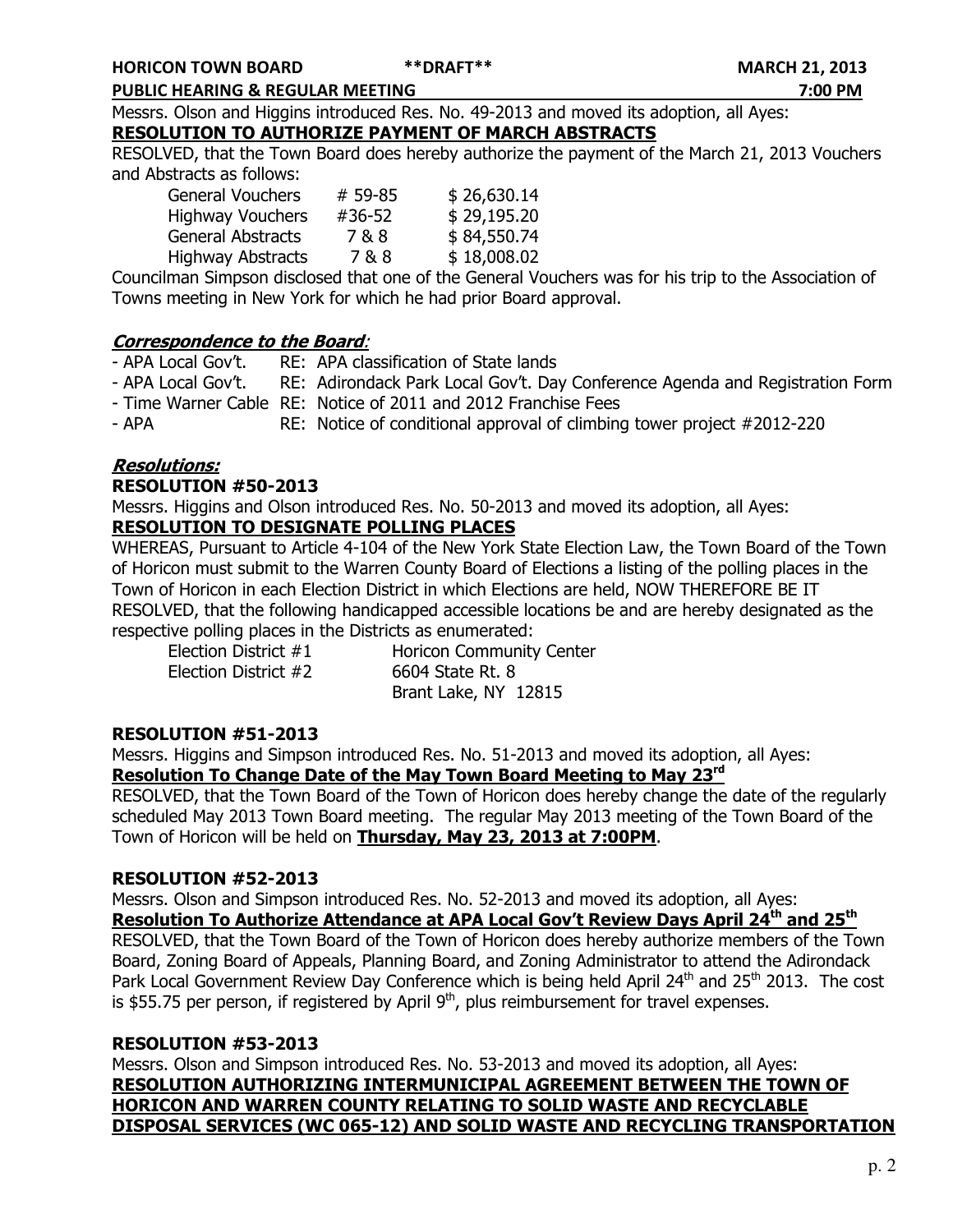# SERVICES (WC 070-12)

WHEREAS, as a result of a competitive bidding process completed by Warren County ("County") and for the benefit of local municipalities including the Town of Horicon ("Town"), the County has arranged for Solid Waste and Recyclable Disposal Services (WC 065-12) and Solid Waste and Recycling Transportation Services (WC 070-12) to be available to the Town through the various contractors who have been awarded contracts by the County for the foregoing services, and

WHEREAS, the Town Board desires to utilize the County's contractual arrangements for Solid Waste and Recyclable Disposal Services upon the terms and conditions set forth in the County's agreements for such services with Waste Management of New York, LLC, Casella Waste Management d/b/a Casella Waste Services, D & G Recycling, LLC and Perkins Recycling Corp., and

WHEREAS, the Town Board desires to utilize the County's contractual arrangements for Solid Waste and Recycling Transportation Services upon the terms and conditions set forth in the County's agreements for such services with Waste Management of New York, LLC and Casella Waste Management d/b/a Casella Waste Services, and

WHEREAS, after review and deliberation of the competitive bid proposals of Waste Management of New York, LLC and Casella Waste Management d/b/a Casella Waste Services, the Town desires to have Waste Management of New York, LLC and Casella Waste Management d/b/a Casella Waste Services transport all the solid waste and recyclable materials from the Town's transfer station with the services to be provided by each Contractor and the price for such services identified and as set forth in the Schedules attached hereto and incorporated herein, and

WHEREAS, after review and deliberation of the competitive bid proposals of Waste Management of New York, LLC, Casella Waste Management d/b/a Casella Waste Services, D & G Recycling, LLC and Perkins Recycling Corp., the Town Board desires to have Waste Management of New York, LLC, Casella Waste Management d/b/a Casella Waste Services, D & G Recycling, LLC and Perkins Recycling Corp., dispose of solid waste and recyclable material from the Town's transfer station with the services to be provided by each Contractor and the price for such services identified and as set forth in the Schedules attached hereto and incorporated herein, and

WHEREAS, the County has presented the Town Board with a proposed Intermunicipal Agreement which sets forth the terms and conditions upon which the Town will participate and pay for Solid Waste and Recyclable Disposal Services and Solid Waste and Recycling Transportation Services through the County's contractual arrangements for such services, and

WHEREAS, the term of the Intermunicipal Agreement shall commence on March 1, 2013 and terminate December 31, 2013, and the Intermunicipal Agreement may be extended for two (2) consecutive one (1) year terms through December 31, 2015, should the County elect to extend its agreements with the various contractors identified in foregoing preambles of this resolution and should the Town elect to continue to participate in the County's contractual arrangements for Solid Waste and Recyclable Disposal Services and Solid Waste and Recycling Transportation Services during any extended term, NOW, THEREFORE, BE IT

RESOLVED, that the Town Board hereby approves and authorizes the Intermunicipal Agreement between the County and the Town regarding Solid Waste and Recyclable Disposal Services and Solid Waste and Recycling Transportation Services and authorizes the Town Supervisor on behalf of the Town to execute the Intermunicipal Agreement with the County, and be it further

RESOLVED, that the Town Board elects to have Waste Management of New York, LLC, Casella Waste Management d/b/a Casella Waste Services, D & G Recycling, LLC and Perkins Recycling Corp. provide Solid Waste and Recyclable Disposal Services to the Town which services and prices by contractor have been identified by the Town on the attached Schedules and otherwise in accordance with the terms and conditions of the agreements between the County and Waste Management of New York, LLC, Casella Waste Management d/b/a Casella Waste Services, D & G Recycling, LLC and Perkins Recycling Corp., and be it further

RESOLVED, that the Town Board elects to have Waste Management of New York, LLC, Casella Waste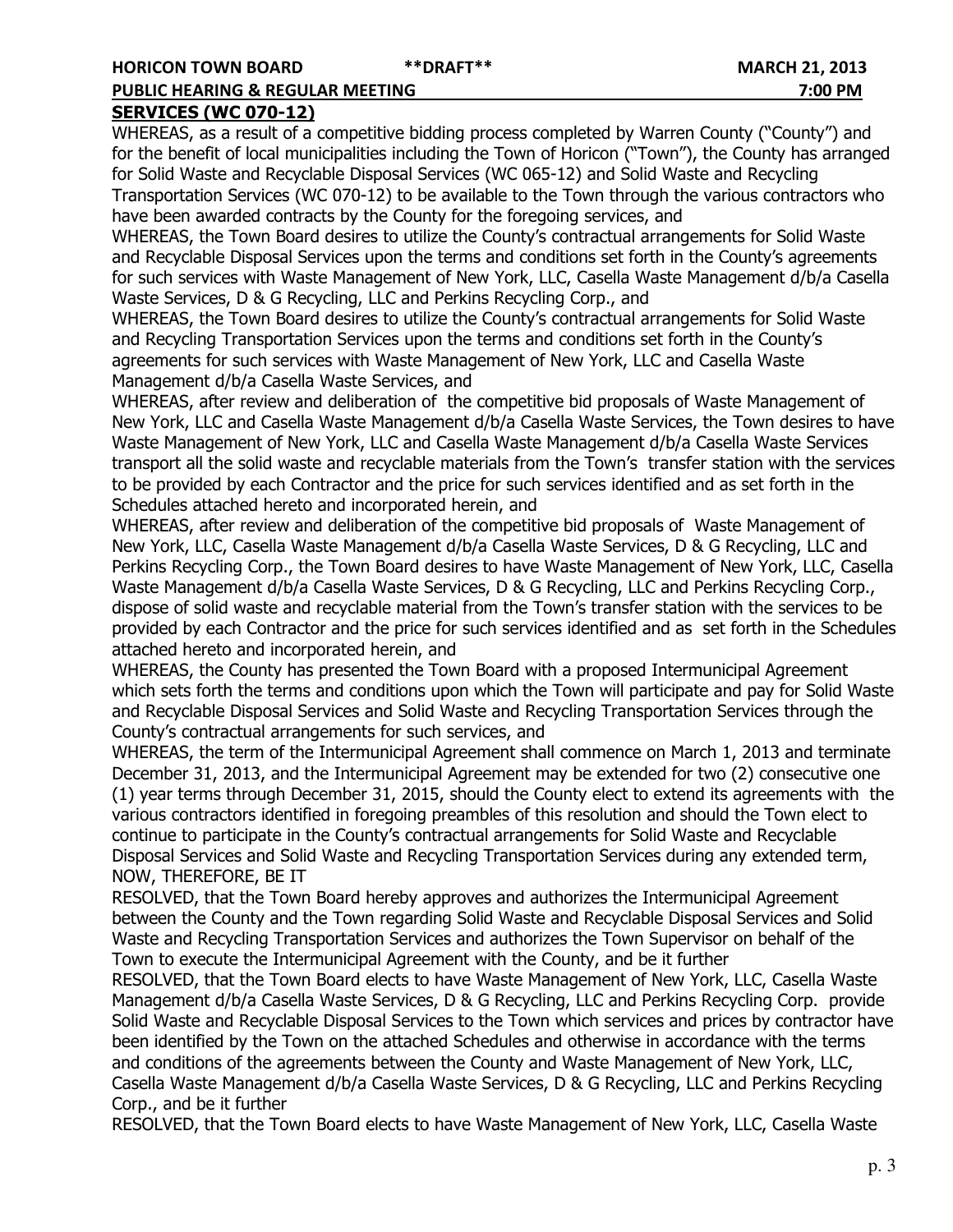Management d/b/a Casella Waste Services provide Solid Waste and Recycling Transportation Services to the Town which services and prices by contractor have been identified by the Town on the attached Schedules and otherwise in accordance with the terms and conditions of the agreements between the County and Waste Management of New York, LLC, Casella Waste Management d/b/a Casella Waste Services, D & G Recycling, LLC, and be it further

RESOLVED, that the Town Board further authorizes and directs the Town Supervisor, Town Clerk and/or Counsel for the Town to take any further action necessary to effectuate the terms of this Resolution.

# RESOLUTION #54-2013

Messrs. Olson and Higgins introduced Res. No. 54-2013 and moved its adoption, all Ayes: Warren County Bicentennial Proclamation

WHEREAS, March  $12<sup>th</sup>$ , 2013 marked the 200<sup>th</sup> anniversary of the County of Warren; and WHEREAS, special activities have been planned to celebrate the occasion of the 200<sup>th</sup> year anniversary for Warren County and this special milestone in the County's history; and

WHEREAS, it is fitting that we should join in this expression of our pride and appreciation for the many civic and economic benefits that our community has enjoyed over the years because of the growth and prosperity of Warren County

NOW, THEREFORE, the Town of Horicon does hereby congratulate and offer the sincerest of good wishes to Warren County for the future.

# Old Business:

Sand Bids: One bid was received from Gilma Enterprises of Chestertown. There was discussion between HS Smith and the Board regarding the new regulations set forth by MSHA in regards to the pit. In order for the Town employees to go into the pit to screen sand there is a list of things that will need to be done first. HS Smith explained that he can be trained and then train the men himself but he will need to sign off on it. This being noted, HS Smith told the Board he has to be bonded because he is personally responsible and he asked for confirmation from the Board that he is in fact bonded. Supervisor Bentley said he believed he is bonded but will check. HS Smith also asked if the Board would hold him responsible for the payment of fines if any were levied by MSHA in the event someone was doing something wrong. The Board indicated HS Smith should make it very clear to the Highway employees what the rules and regulations are and they are responsible for their own actions. They noted that HS Smith would not be held responsible for the payment of the fines. After further discussion about the possibility of purchasing the sand already processed, the Board agreed that HS Smith should proceed with the training and they would accept the bid as submitted.

#### RESOLUTION # 55-2013

Messrs. Simpson and Hill introduced Res. No. 55-2013 and moved its adoption, all Ayes: RESOLUTION TO AWARD SAND BID

WHEREAS, the Town Board legally advertised for bids for sand for highway use, AND WHEREAS, one bid was received and opened on March 21<sup>st</sup> at 10:00 AM, NOW, THEREFORE BE IT RESOLVED, that the Town Board does hereby award the sand bid to Gilma Enterprises, Inc. for a bid of \$3.50 per cubic yard.

Adirondack Enrichment Program: AI and Jess LaFountain, Adirondack Enrichment Program, updated the Board on where they are in the process of obtaining information from the various State Departments as requested by the Board. They have been in contact with the Department of Health, the Department of Education, and the Department of State. Al noted that they have been told that their program is clearly not a day care and it is clearly not a day camp; their program is considered to be an educationally based enrichment program. He added that they have applied for their not-forprofit status; however, the Department of State has a six month lead time so they will not have this in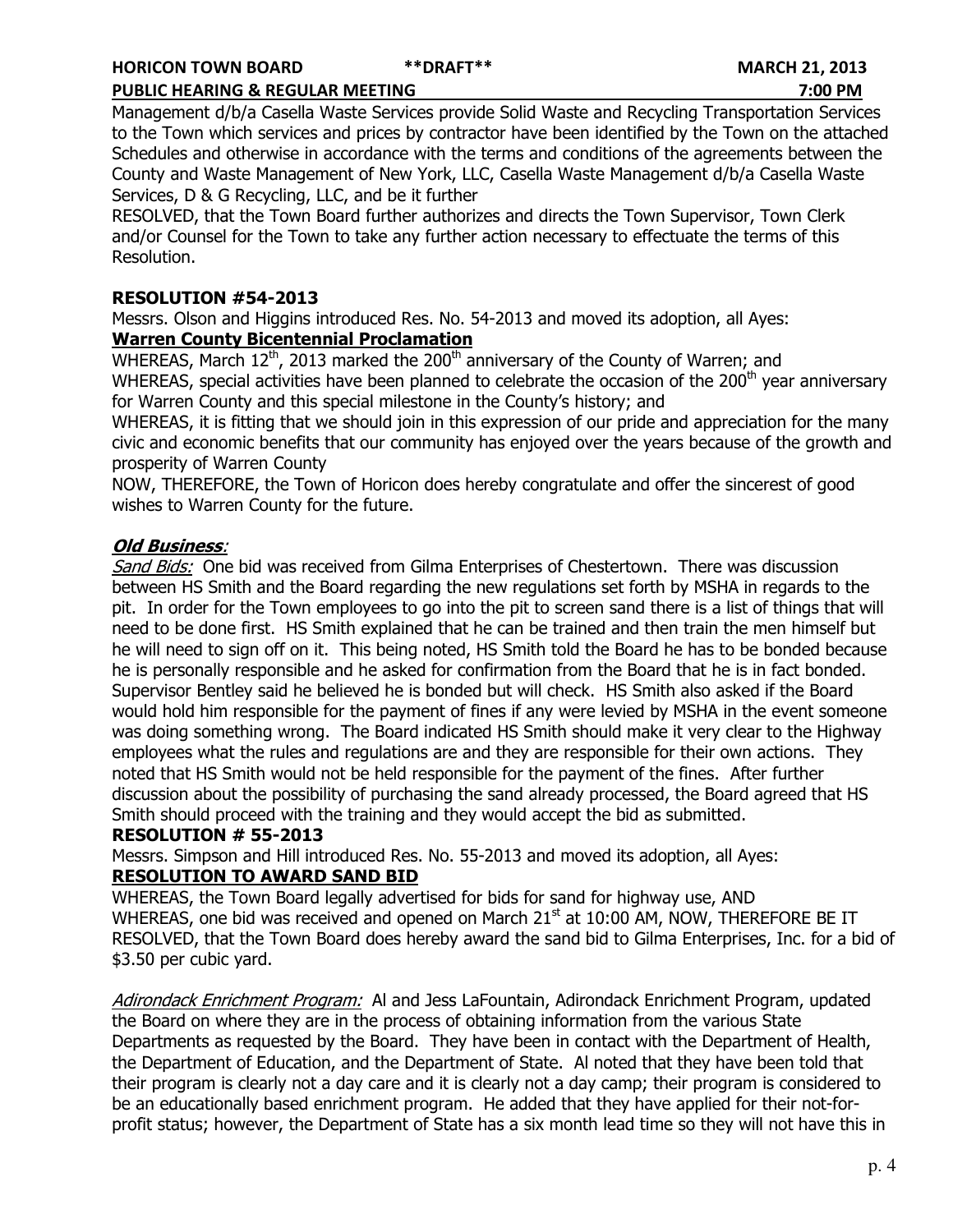time for their program this summer. They do have their EIN and they do have their designation as an educationally based program. They asked the Board, and the community members, if they could move forward with the program in light of this and have facilities available in the Town of Horicon. Councilman Simpson and Councilman Hill agreed that the use of the building needs to be worked out and they should sit down with all parties that want to use the building to discuss this. Councilman Olson asked what the schedule for the program is and Jess LaFountain said they run five days a week for five weeks from 8am to 3pm; the program is set to start June  $24<sup>th</sup>$ . Councilman Olson felt things could be worked out so the program stays in Horicon.

Subdivision Regulations: Harry Balz, Chairman of the Planning Board, asked if it would be possible to move forward with adopting the Subdivision Regulations. Since there were no major changes to the Subdivision Regulations the Board agreed they would move forward with this. The Subdivision Regulations are to be sent to APA for review.

Zoning Ordinance: ZA Jim Steen went over several items with the Board regarding the proposed Zoning Ordinance including terminology, home based manufacturing, wording of two different definitions, APA view on an apartment above a garage, tourist accommodations wording, defining detached Cabin Colony, possible definition for manufacturing, Bed and Breakfast, and some minor wording changes to keep consistency. The Board will review these items.

Town property adjacent to Aaron Baker – needs survey: Supervisor Bentley told the Board that if Mr. Baker wants to buy the property adjoining his property he will need to have a survey done for the boundary line adjustment. A letter will be sent to Mr. Baker advising him of the need for a survey.

# New Business:

# SAFE Act: RESOLUTION #56-2013

The Entire Town Board introduced Res. No. 56-2013 and moved its adoption, all Ayes: RESOLUTION TO OPPOSE AND CALL FOR THE REPEAL OF THE NYS SAFE ACT

WHEREAS, the right of the people to keep and bear arms is guaranteed as an individual right under the second amendment of the United States Constitution and that this right is regarded as an inalienable right of the people of the Town of Horicon; and

WHEREAS, the lawful ownership of firearms is, and has been, a valued tradition in the Town of Horicon, and the rights protected by the Second Amendment to the United States Constitution are exercised by many of our residents; and

WHEREAS, the people of the Town of Horicon derive economic and environmental benefits from all safe forms of recreation involving firearms, including, but not limited to, hunting and target shooting while utilizing all types of firearms available under the Constitution of the United states; and WHEREAS, the NY SAFE ACT was adopted by the New York State Legislature and signed into law in an unprecedented expedited fashion and completely devoid of any opportunity for our elected State Legislators to study, review and debate the legislation and without any opportunity for the public to comment upon the legislation or to have any input whatsoever upon the legislation; and WHEREAS, requiring law-abiding gun owners to verify ownership of certain types of firearms every 5 years, in addition to registering them on their permits, which now also must be renewed every 5 years,

does not increase the safety of the public and is unnecessarily burdensome to the residents New York State; and

WHEREAS, the only persons who will comply with the new high-capacity magazine ban are law-abiding citizens, leaving the same high-capacity magazines in the hands of those who choose not to obey the law; and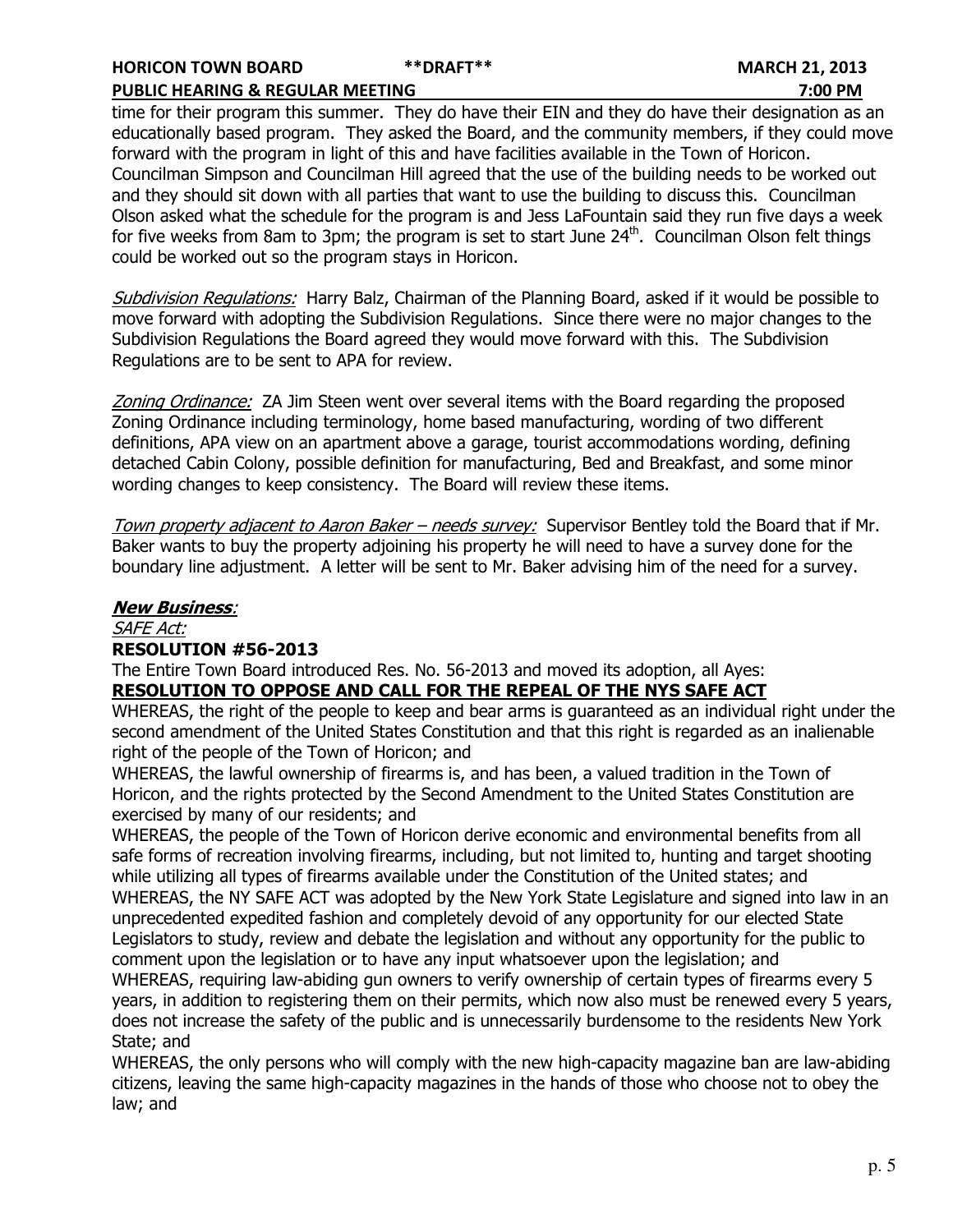#### PUBLIC HEARING & REGULAR MEETING 7:00 PM

WHEREAS, requiring documentation of all ammunition sales in New York State, as provided for in this legislation is a significant unfunded mandate on businesses; and

WHEREAS, the legislation fails to offer any meaningful solutions to gun violence and places burdens squarely on the backs of law-abiding citizens; and

WHEREAS, while there are some areas of the legislation that the Town Board of the Town of Horicon finds encouraging, such as addressing the glaring shortcomings in the mental health system, the strengthening of Kendra's law and Mark's law, as well as privacy protections for certain pistol permit holders, by-and-large, we find the legislation does little more than negatively impact lawful gun ownership;

NOW, THEREFORE BE IT RESOLVED, that the Town Board of the Town of Horicon does hereby oppose, and request the repeal of, any legislation, including the sections of the NY SAFE ACT (Chapter 1 of the Laws of 2013) which infringe upon the right of people to keep and bear arms; and BE IT FURTHER RESOLVED, that the Town Board of the Town of Horicon strongly encourages the members of the New York State Legislature to hold public hearings to address the issue of gun violence in a way that will produce meaningful results; and be it further

Resolved, that the Clerk of the Town Board of the Town of Horicon be, and hereby is, authorized and directed to forward copies of this resolution to the Governor Andrew Cuomo; Senator Charles E. Schumer; Senator Kirsten E. Gillibrand; Congressman William Owens; Senator Elizabeth O'C. Little; and Assemblyman Daniel G. Stec.

Hot Water Heater for Highway Garage: After a brief discussion about the hot water heater for the Highway Garage the Board agreed that more information is needed. Councilman Simpson will look into this further.

# Boat Launch contract with DEC:

# RESOLUTION #57-2013

Messrs. Olson and Higgins introduced Res. No. 57-2013 and moved its adoption, all Ayes: RESOLUTION TO AUTHORIZE THE SUPERVISOR TO NOTIFY NYS DEC OF NON-AUTOMATIC RENEWAL OF LEASE AGREEMENT FOR THE BRANT LAKE BOAT LAUNCH

WHEREAS, the Town of Horicon entered into a Lease Agreement with the New York State DEC acting on behalf of the State of New York regarding improvements to, and operation of, a public fishing access site on lands owned by the Town of Horicon known as the Brant Lake Boat Launch, and WHEREAS, the Lease Agreement was effective May 4, 1989, with a twenty-five year term expiring on May 4, 2014, and will automatically renew for an additional twenty-five years under the same terms and conditions unless the Town of Horicon serves written notice to DEC no later than May 4, 2013 of their intention not to renew the Lease Agreement under the same terms and conditions, and WHEREAS, many of the terms and conditions of the Lease Agreement are outdated and may not be in the best interest of the Town of Horicon, and

WHEREAS, the Town of Horicon will review such terms and conditions as would be in the best interest of the Town of Horicon to include in any further agreement between the Town of Horicon and DEC regarding the Brant Lake Boat Launch, now, therefore be it

RESOLVED, that the Town Board of the Town of Horicon does hereby authorize the Supervisor to send written notice to DEC no later than May 4, 2013, of the Town of Horicon's intent not to automatically renew the Lease Agreement dated May 4, 1989 between the Town of Horicon and DEC under the same terms and conditions of the existing Lease Agreement and to advise DEC that the Town will communicate further with DEC regarding an agreement between the Town of Horicon and DEC for future improvements to, and operation of, a public fishing access site at the Brant Lake Boat Launch.

Councilman Olson said he has asked for information on similar leases. Supervisor Bentley noted that John Donovan is also researching this.